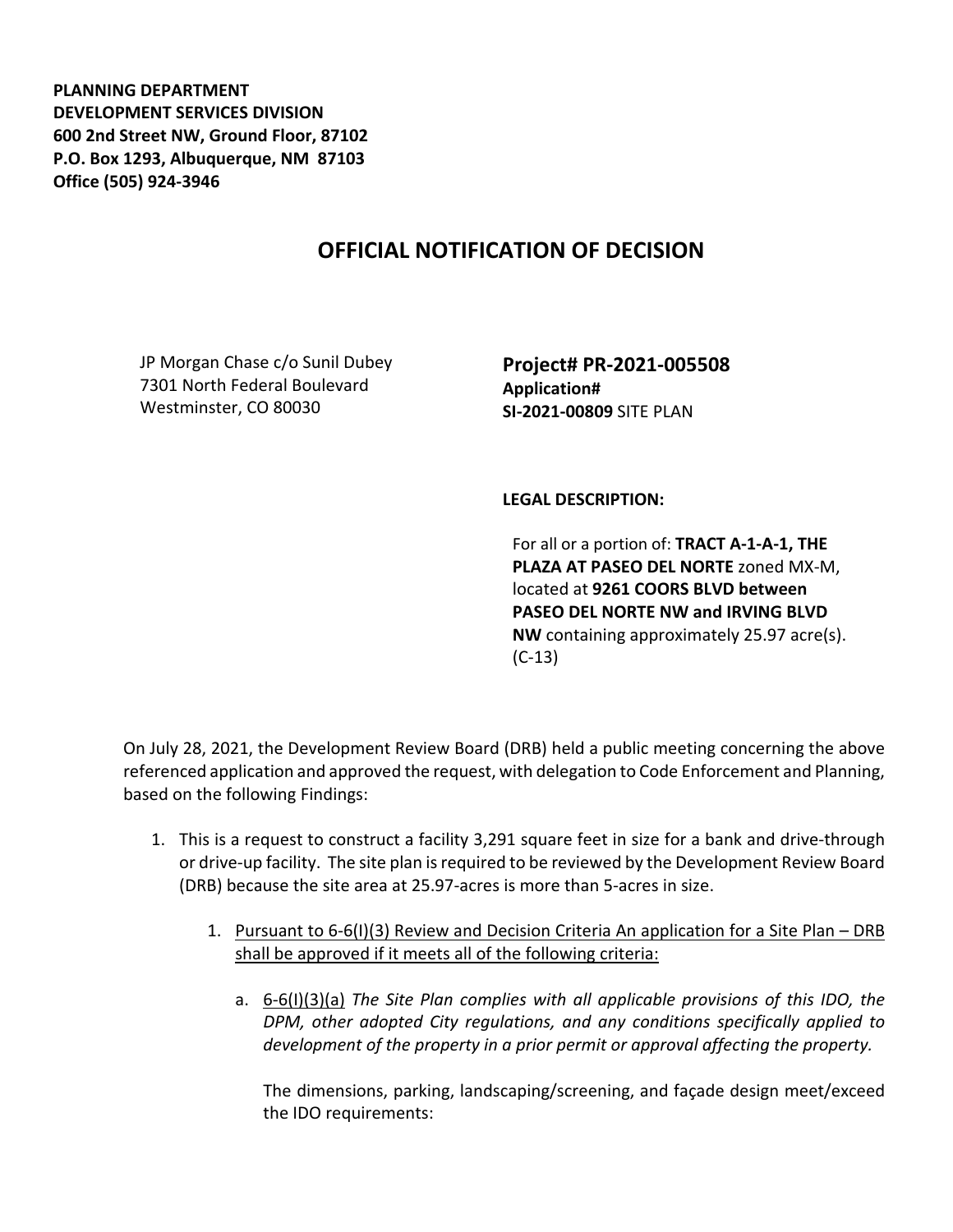Official Notice of Decision Project # PR-2021-005508 Application# SI-2021-00809 Page 2 of 3

> The proposed building meets the 5-foot front-yard setback requirement and 15 foot rear-yard setback requirements (there are no interior side-yard setback requirements in the MX-M zone district), and the 21.5-foot maximum height of the proposed building is less than the 48-foot maximum permitted building height; 60 parking spaces are proposed when a minimum of 10 parking spaces are required; 17,870 square feet of landscaping is proposed where 8,277 square feet is required for the 1.27-acre leased portion of property where the bank/drive-through is proposed to be constructed. The applicant will be required to work with Code Enforcement (see condition #2 below) to ensure that per 5-6(B)(4) of the IDO, the landscaping/buffering, and screening requirements of the IDO are met for the 25.97-acres comprising the shopping center the bank/drive-through facility is proposed to be constructed on; and the clear transparent windows along 30% of the length of the façade and sunshade sunshelves along the length of the facades as proposed meet the façade design requirements of  $5-11(E)(2)(a)$  of the IDO.

*b.* 6-6(I)(3)(b) *The City's existing infrastructure and public improvements, including but not limited to its street, trail, drainage, and sidewalk systems, have adequate capacity to serve the proposed development, and any burdens on those systems have been mitigated to the extent practicable.* 

The site has access to a full range of urban services including utilities, roads and emergency services. A traffic impact study (TIS) was not required for this project.

*c.* 6-6(I)(3)(c) *If the subject property is within an approved Master Development Plan, the Site Plan shall meet any relevant standards in the Master Development Plan in addition to any standards applicable in the zone district the subject property is in.*

The subject property is not located within an approved Master Development Plan, therefore this criterion does not apply.

## **Conditions:**

- 1. This Site Plan is valid 7 years from DRB approval (7/28/2021). An extension may be requested prior to the expiration date.
- 2. Final sign off is delegated to Code Enforcement to work with the applicant on a landscaping replacement plan to ensure that the landscaping/buffering, and screening requirements of 5-6 of the IDO are met for the 25.97-acres comprising the shopping center the bank/drive-through facility is proposed to be constructed on (UPC # 101306423933820210).
- 3. Final sign off is delegated to Planning for project and application numbers to be added to the Site Plan, and the Solid Waste signature to be obtained.